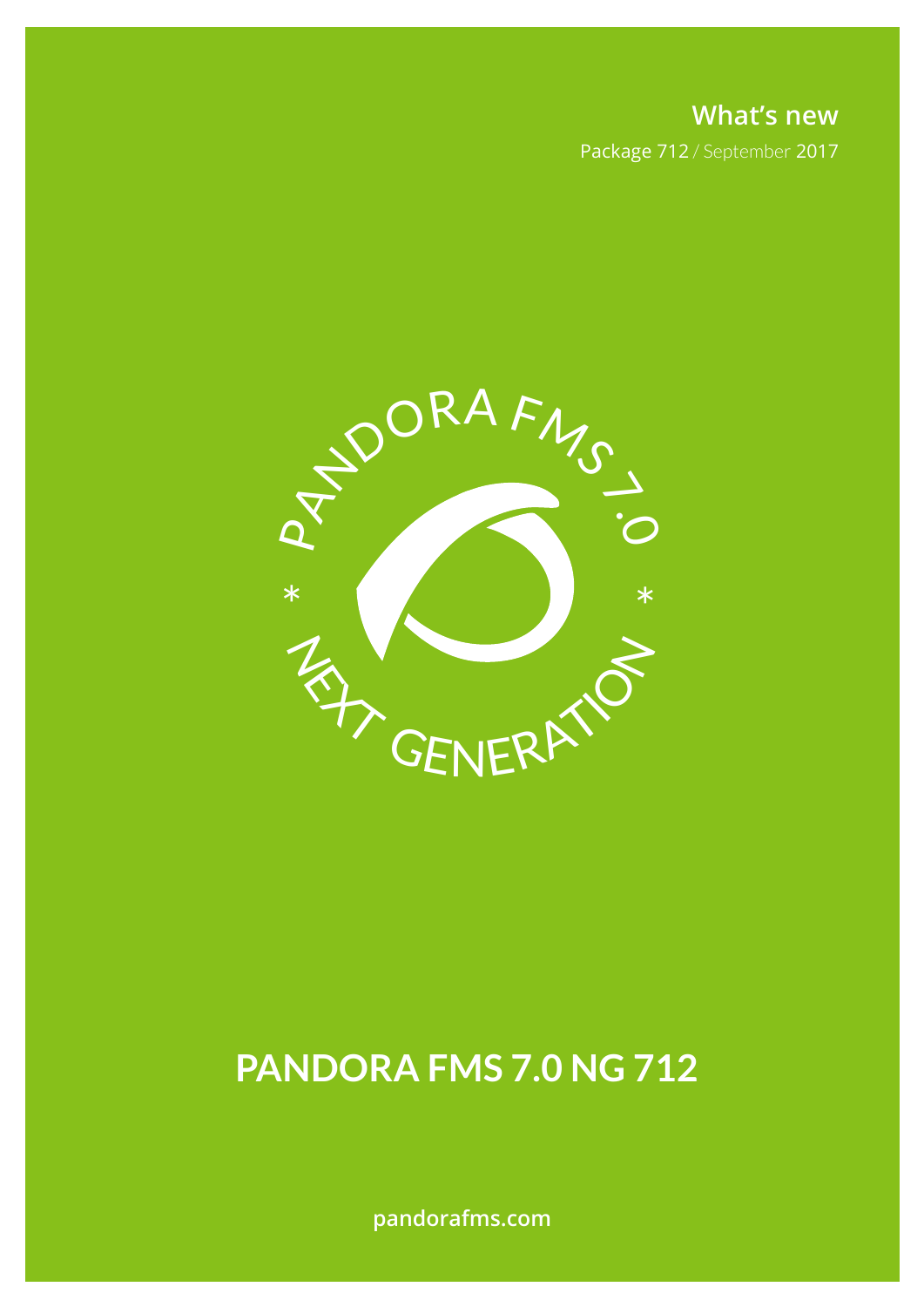

## WHAT'S NEW IN PANDORA FMS 7.0 NG 712

The latest Pandora FMS update package is already available, featuring important improvements and visual changes. Some of the most important changes are listed below:

#### **Improvements**

**New Web User Experience server (WUX)** with the ability to automate transactional web browsing tests, making it easy to perform automatic tests, check website stability, detect bottlenecks, and the loading speed, showing screenshots of faults and detailed statistics of each transaction.



- **New id module macro** with the identifying id information for each module has been added.
- **\*** Date and time text macros in the visual console have been added.
- **\*** The **use of the UNION statement** is allowed in the SQL queries of the reports..
- **\*** Database update on cascade protection has been improved.
- **\*** Optimized access in the mobile version.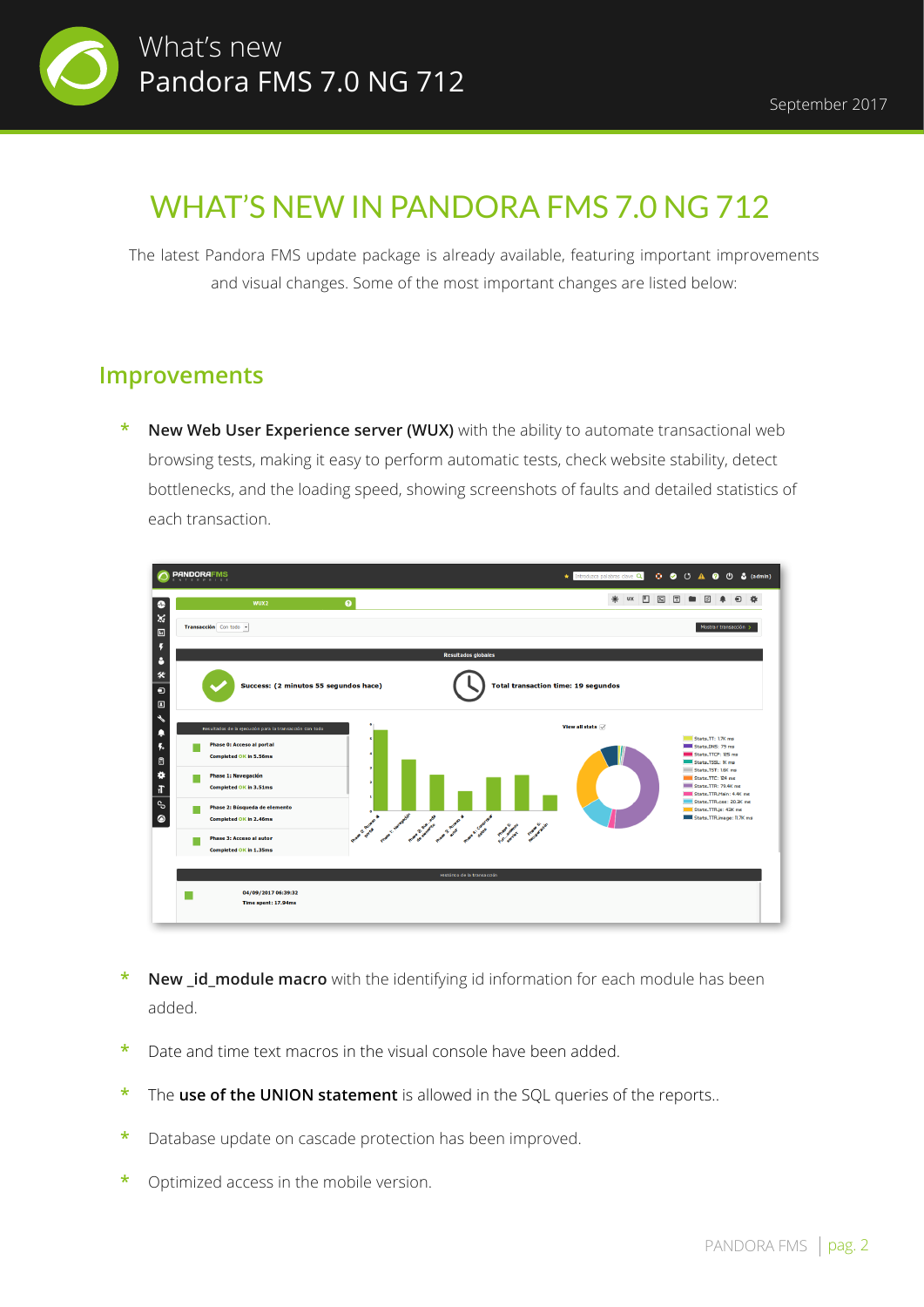

- **\*** The **tasks of cron Jobs are limited depending on the user profile**. If the user has access to the creation of reports , he will be able to enter the cron Jobs, but won't be able to execute personalized actions (which can only be executed by administrators).
- **\* Thanks to the integration with Elastic we have drastically improved the system of storage and visualization of logs**, which allows us to increase the scalability and the speed of the presentation of the information. Now we can collect hundreds of lines per second of logs of Unix and Windows systems and communication systems. **The folder-based storage system stops working in version 712, you must follow the ElasticSearch deployment guide if you want to continue using this feature.**



**\*** It is now possible to use **network or satellite servers** to launch event responses, SNMP / WMI wizards, and SNMP browser in places where the console does not have access to.

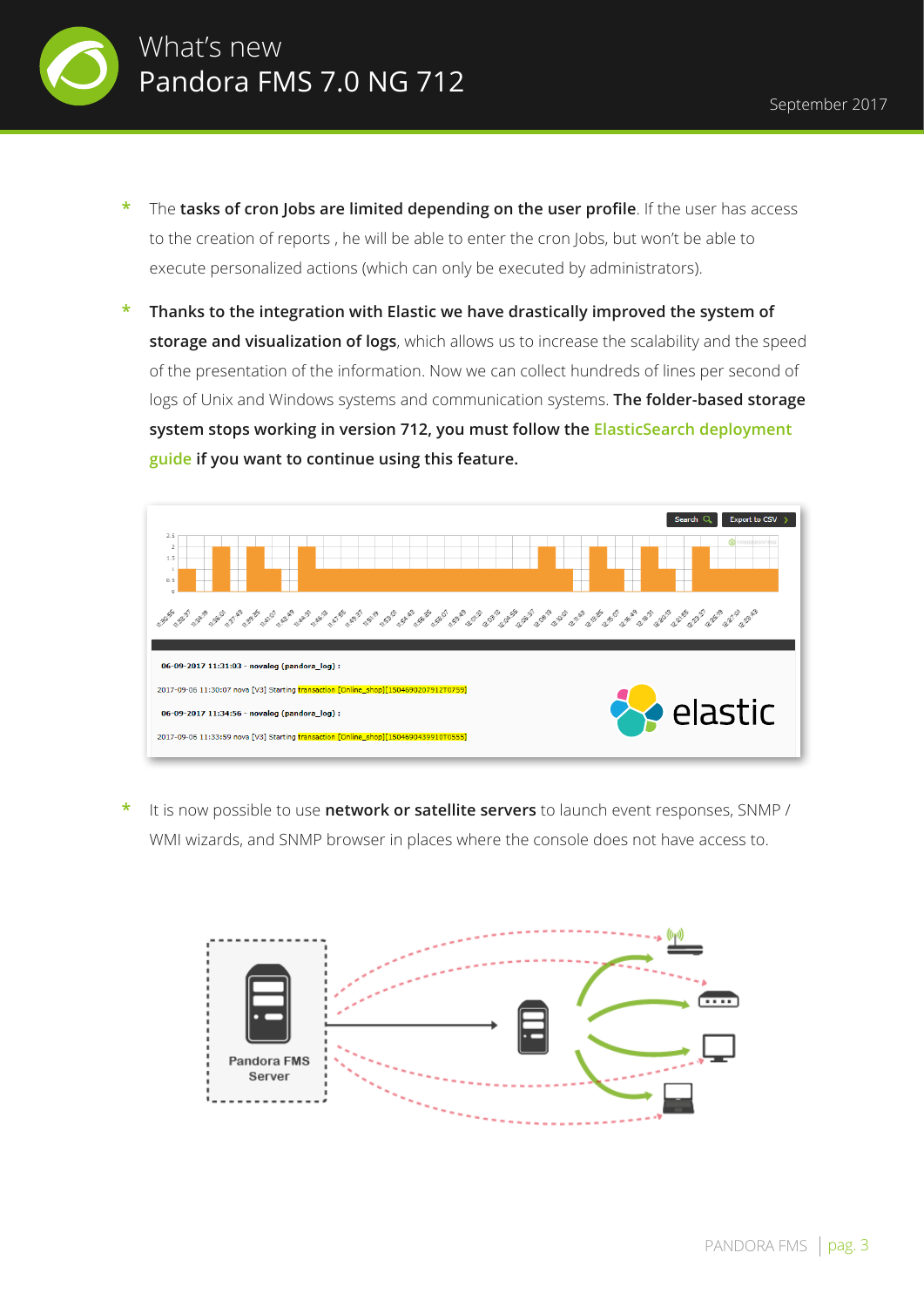

- **\*** The Pandora FMS database maintenance tool for very large databases has been optimized.
- **Improvements in the performance of GIS Maps** in very strict permission configurations.
- **\*** The following **improvements have been made when creating events through the command line**: you can add instructions to events, add the event creator user and add a function to automatically create an agent in case that the one that appears in the event does not exist.

#### **Visual improvements**

- **\* Visual appearance of fonts in PDF reports in Japanese** has been improved.
- **\*** Title Changes in Threshold Columns in Agent View.
- **\*** Error message format when sending PDF reports to cron Jobs has been improved.
- **\*** Visual appearance on login screen in console and metaconsole has been improved.



- **Deactivated modules are no longer displayed** in the general module search from the console header.
- **\*** It incorporates the possibility of attaching **alert graphs with thresholds**.
- **\*** Visual enhancement of full scale graphs of boolean modules in a client.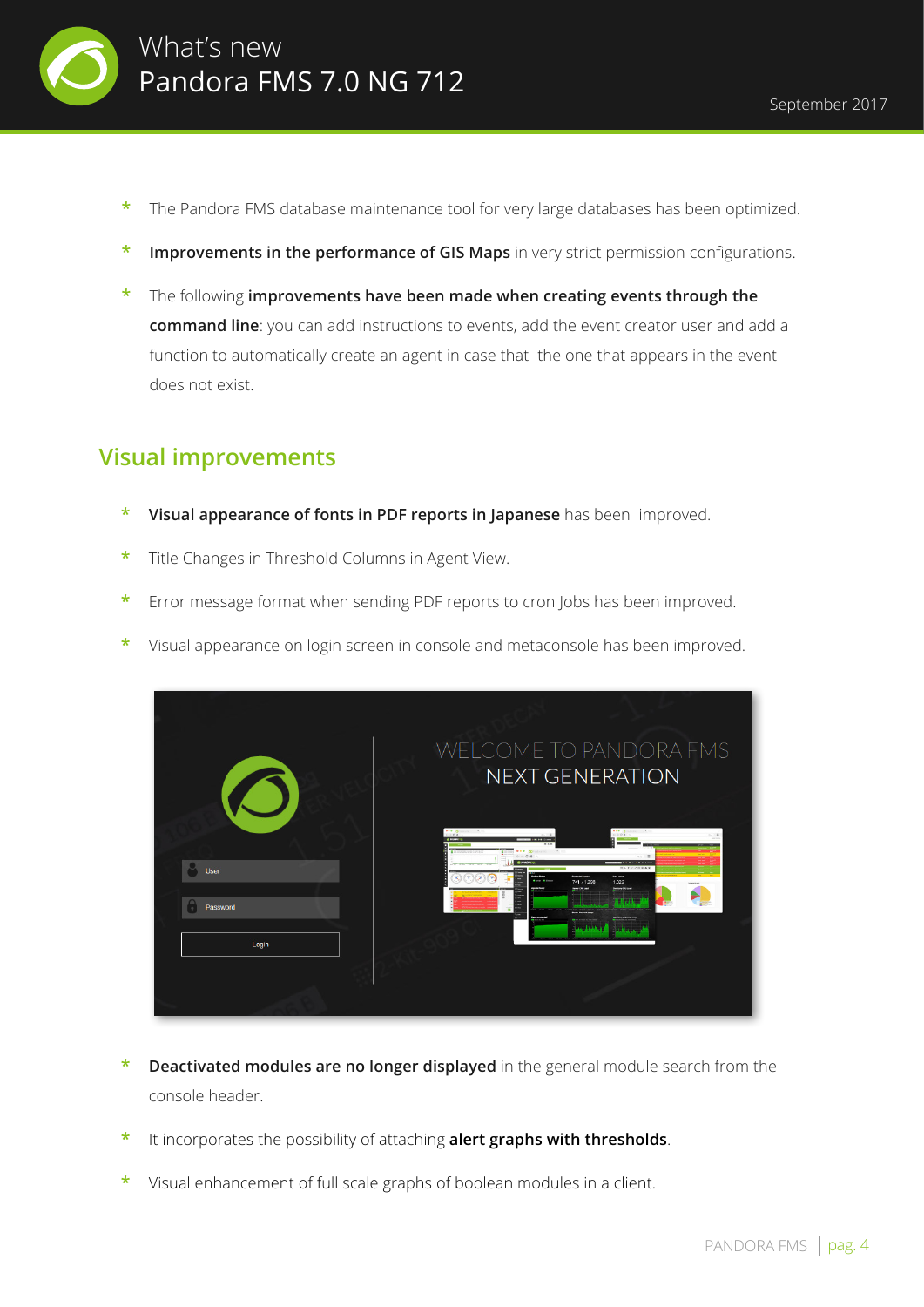

**\*** Link to the icons in the **"remote config"** column of the agents view has been added.

|                                           | <b>AGENT DETAIL</b>                             | $\bullet$                                  |                  |                                              |                                           |      |              |                    |        |                                                  | 眷 |
|-------------------------------------------|-------------------------------------------------|--------------------------------------------|------------------|----------------------------------------------|-------------------------------------------|------|--------------|--------------------|--------|--------------------------------------------------|---|
| Group All                                 |                                                 |                                            |                  | Recursion <b>D</b>                           | <b>Search</b>                             |      | Status All   | $\pmb{\mathrm{v}}$ |        | Search Q                                         |   |
| Total items: 622                          | $[0][1][2][3][4][5][6][7][8][9][10][11][12]$    |                                            |                  |                                              |                                           |      |              |                    |        |                                                  |   |
| Agent $\blacktriangle \blacktriangledown$ | Description $\blacktriangle \blacktriangledown$ | Remote $\blacktriangle \blacktriangledown$ | $OS \triangle V$ | Interval $\blacktriangle \blacktriangledown$ | Group $\blacktriangle \blacktriangledown$ | Type | Modules      | <b>Status</b>      | Alerts | Last contact $\blacktriangle \blacktriangledown$ |   |
| <b>USER-PC</b>                            | Created by localhost.localdomain                | 同                                          | ۰.               | 5 minutes                                    | Ó                                         | 을    | $\circ$      | <b>NO MON</b>      | OK     | 3 months                                         |   |
| <b>USER-PC</b>                            | Created by localhost.localdomain                | 同                                          | 4                | 5 minutes                                    | Ġ                                         | 言    | 0:1          | <b>NO MON</b>      | OK     | 4 months                                         |   |
| localhost.localdomain                     | Created by localhost.localdomain                | 因                                          | ٠                | 5 minutes                                    | $\bullet$                                 | Ξ    | $\mathbf{o}$ | <b>NO MON</b>      | OK     | 1 months                                         |   |
| Maranhão-agent                            | Created by localhost.localdomain                | 同                                          | Δ                | 1 minutes                                    | $\bullet$                                 | ۸    | 1:1:1        | $-0K$              | OK     | 4 months                                         |   |
| localhost.localdomain                     | Created by localhost.localdomain                | 同                                          | Δ                | 5 minutes                                    | G                                         | 을    | $\circ$      | <b>NO MON</b>      | OK     | 3 months                                         |   |
| OL7                                       | Created by localhost.localdomain                | 同                                          | Λ                | 1 minutes                                    | Ó                                         | 을    | 9:8:1        | UNKNW              | OK     | 1 days                                           |   |

- **\*** The **appearance of the license activation pop-up** when the black theme is set up in the console has been improved.
- **\*** The presentation of long agent names in the circular graphs of the tactical view has been improved.



- **\*** The display of element names in service maps to avoid overlaps has been improved.
- **\* Negative data is now displayed** in module, custom, report graphics, visual consoles, and APIs.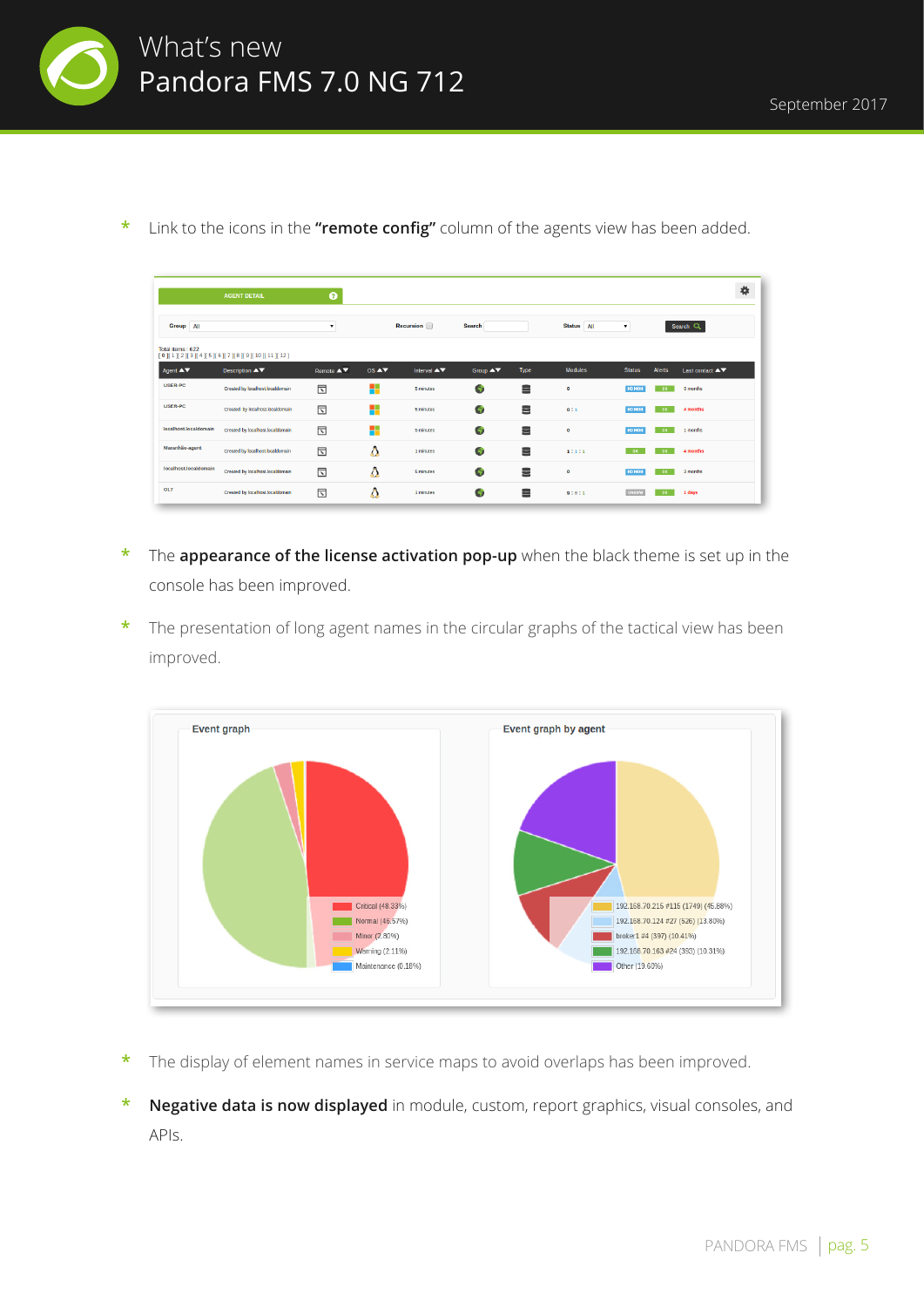

### **Problems solved**

- **\*** Timeout error in the SNMP wizard on devices with many interfaces has been fixed.
- **\*** Problem in scanning QR codes in Pandora FMS agents has been fixed.
- **\*** Network map access bug linked to fake nodes has been fixed.



- **\*** Bug with updates via online Update Manager has been fixed.
- **\*** Problem of loss of information in agents when inserting data has been solved.
- **\*** Improvements in autorefresh in network maps.
- **\*** Bug in event view of disappearance of selected filter when switching pages has been fixed.